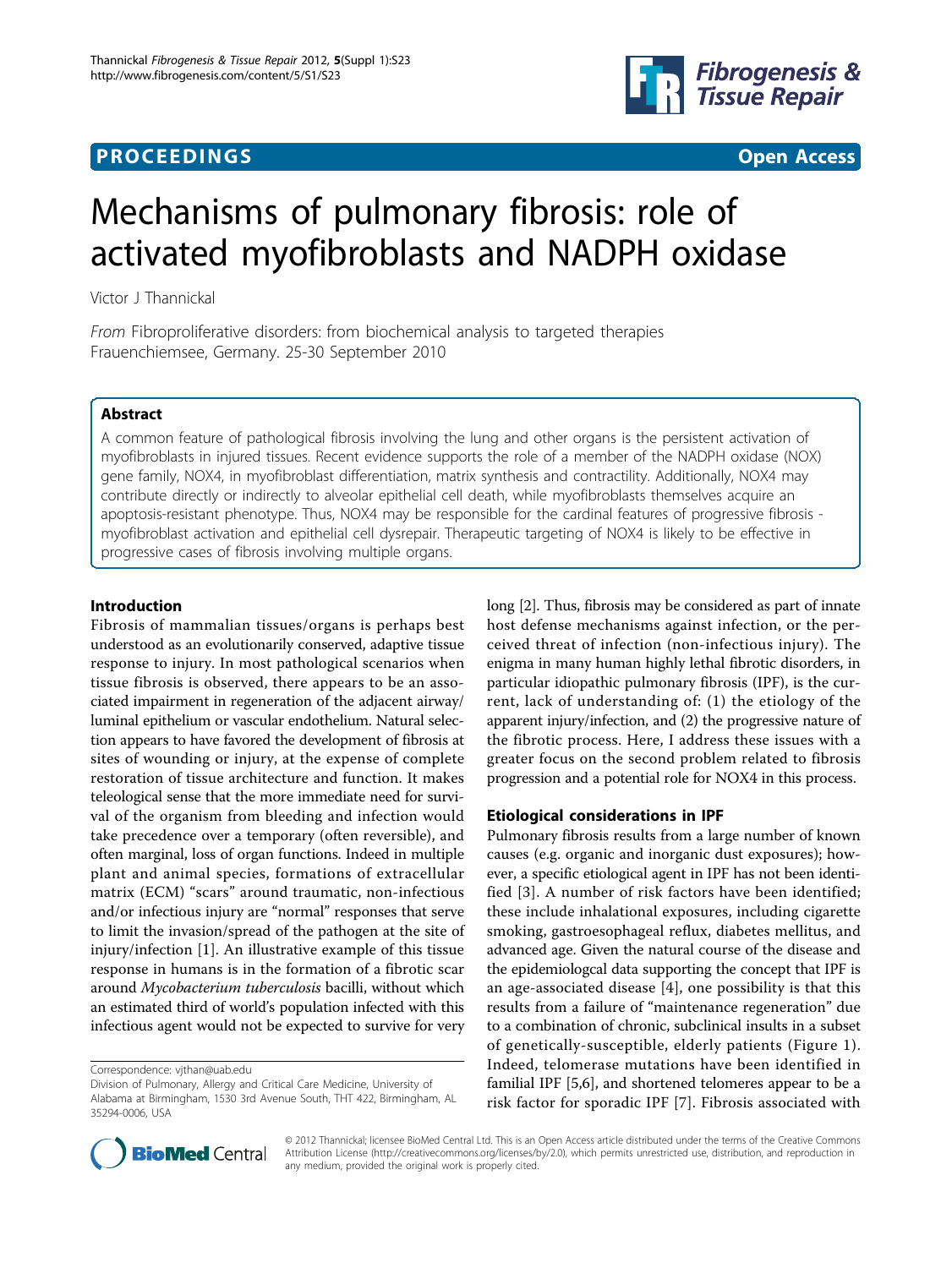<span id="page-1-0"></span>

"injury-provoked regeneration" which may be easier to recognize clinically due to the relative acuteness of disease onset and progression, as in diseases such as hypersensitivity pneumonitis.

## Fibrosis progression: persistence of tissue myofibroblasts

While a number of acute/subacute lung injuries that result in fibrosis are at least partially reversible, IPF is not. A key feature of these clinical syndromes in diverse organ systems is the persistence of tissue myofibroblasts in actively remodeling tissues. The local activation of tissue myofibroblasts are a highly conserved and stereotypic response to injury [[8](#page-2-0)], and is fundamental to a broader biological principle in development, maintenance, and injury-repair responses of mammalian tissues/organs perpetual and dynamic epithelial-mesenchymal-endothelial interactions.

In the repair response to injury, activation of local myofibroblast precursors occurs early and their disappearance is a hallmark of fibrosis resolution [[9\]](#page-2-0). Mechanisms that lead to myofibroblast apoptosis in physiologic woundrepair, however, remain unclear; it has been postulated that cross-linking of a contracted ECM shields myofibroblasts from biomechanical stress and that loss of mechanical tension may induce myofibroblast apoptosis [[8](#page-2-0),[10](#page-2-0),[11](#page-2-0)]. Similarly, the mechanisms of an apparent "apoptosis-resistant" myofibroblast phenotype in progressive fibrotic disorders, including IPF, are not well defined [\[12\]](#page-2-0). The presence, activation, and survival of myofibroblasts in fibrotic tissues explains several morphological, physiological, and clinical features, including the "fibrocontractive" nature of histopathological changes characterized by alveolar collapse, reduced lung compliance, restrictive physiology, and progression.

Our studies have demonstrated that, in addition to myofibroblast differentiation, the pro-fibrotic cytokine, transforming growth factor- $\beta$ 1 (TGF- $\beta$ 1), promotes myofibroblast differentiation [[13](#page-2-0)]. TGF- $\beta$ 1 activates two pro-survival signaling pathways, focal adhesion kinase (FAK) and protein kinase B (PKB/AKT) by mechanisms that involve cell adhesion and release of soluble growth factors, respectively [[13,14\]](#page-2-0); both pathways contribute combinatorially to myofibroblast survival [[15](#page-2-0)]. Importantly, the administration of a protein kinase inhibitor that modulates the activities of these pro-survival pathways attenuates fibrosis in a model of bleomycin-induced lung fibrosis [\[16\]](#page-2-0). Further studies of the potential role of these pathways as a common mechanism of apoptosis resistance of myofibroblasts in IPF or in individualized patients requires further study.

More recent studies from our laboratory support the role of a member of the NADPH oxidase (NOX) family, NOX4, in myofibroblast differentiation/survival. NOX4 was identified as one of the most highly upregulated genes in transcriptomal (Affymetrix) analyses of human lung fibroblasts treated with TGF- $\beta$ 1 [\[17](#page-2-0)]. NOX4 activation mediates generation of hydrogen peroxide  $(H_2O_2)$ , myofibroblast differentiation, contractility, and ECM production in response to TGF- $\beta$ 1, effects that also seen in human IPF-derived (myo)fibroblasts [[17\]](#page-2-0). In human tissues of IPF patients, the expression of NOX4 is localized to myofibroblasts, both within fibroblastic foci and in remodeled blood vessels, as well as in epithelial cells associated aberrant bronchiolization [[17](#page-2-0)]. Therapeutic targeting of this NOX isoform protects against fibrosis in two different animal models of injury-provoked pulmonary fibrosis [\[17](#page-2-0)]. Work by other investigators suggest that NOX4 may play a pro-fibrotic role by inducing apoptosis of lung epithelial cells [[18\]](#page-2-0). Epithelial cell death may also be mediated indirectly by the paracrine secretion of  $H<sub>2</sub>O<sub>2</sub>$  by activated myofibroblasts [[19](#page-2-0)]. These observations, in addition to the purported role of NOX4 in vascular remodeling [[20](#page-2-0),[21\]](#page-2-0), suggest that NOX4 mediates effects on multiple cell types and tissue compartments that contribute to organ fibrosis.